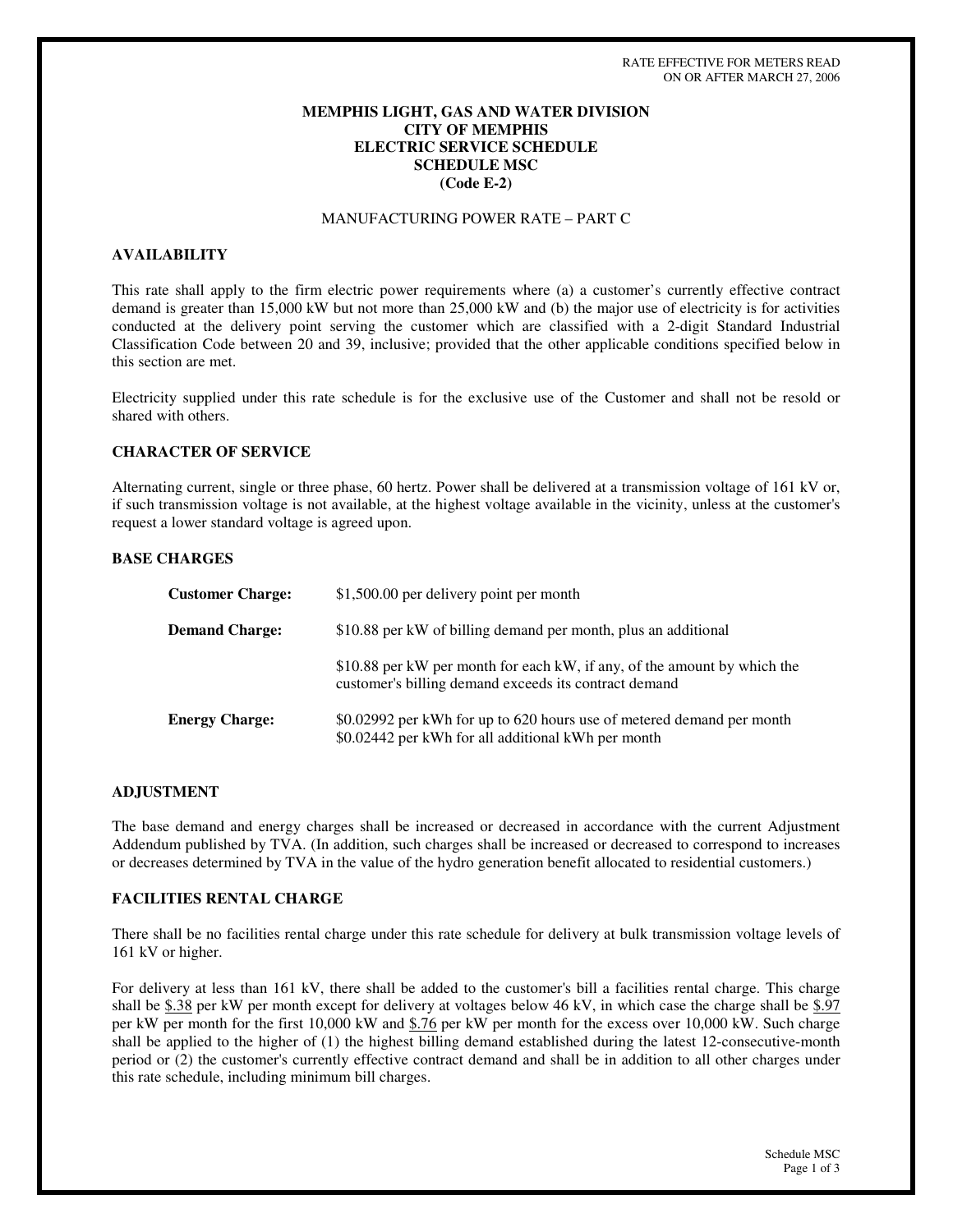## **REACTIVE DEMAND CHARGES**

If the reactive demand (in KVAR) is lagging during the 30-consecutive-minute period beginning or ending on a clock hour of the month in which the customer's highest metered demand occurs, there shall be added to the customer's bill a reactive charge of \$1.45 per KVAR of the amount, if any, by which the reactive demand exceeds 33 percent of such metered demand. If the reactive demand (in KVAR) is leading during the 30-consecutive-minute period beginning or ending on a clock hour of the month in which the customer's lowest metered demand (excluding any metered demands which are less than 25 percent of the highest metered demand) occurs, there shall be added to the customer's bill a reactive charge of \$1.14 per KVAR of the amount of reactive demand. Such charges shall be in addition to all other charges under this rate schedule, including minimum bill charges.

## **DETERMINATION OF DEMAND**

Division shall meter the demands in kW of all customers served under this rate schedule. The metered demand for any month shall be the highest average during any 30-consecutive-minute period beginning or ending on a clock hour of the month of the load metered in kW, and such amount shall be used as the billing demand, except that the billing demand for any month shall in no case be less than the sum of (1) 30 percent of the first 5,000 kW and (2) 40 percent of the next 20,000 kW and (3) 50 percent of any kW in excess of 25,000 kW of the higher of the currently effective contract demand or the highest billing demand established during the preceding 12 months.

### **MINIMUM MONTHLY BILL**

The monthly bill under this rate schedule, excluding any facilities rental charges and any reactive charges, shall not be less than the sum of (1) the base customer charge, (2) the base demand charge, as adjusted (but excluding the additional portion thereof applicable to excess of billing demand over contract demand) applied to the customer's billing demand, and (3) the base energy charge, as adjusted, applied to the customer's energy takings.

Division may require minimum bills higher than those stated above.

## **CONTRACT REQUIREMENT**

Division shall require contracts for all service provided under this rate schedule. The contract shall be for an initial term of at least 5 years and any renewals or extensions of the initial contract shall be for a term of at least 1 year. The contract shall have provision for termination after the initial term upon at least one year's written notice. After 10 years of service, any such contract for the renewal or extension of service may provide for termination upon not less than 9 months'written notice. The customer shall contract for its maximum requirements, which shall not exceed the amount of power capable of being used by customer, and Division shall not be obligated to supply power in greater amount at any time than the customer's currently effective contract demand. If the customer uses any power other than that supplied by Division under this rate schedule, the contract may include other special provisions. The rate schedule in any power contract shall be subject to adjustment, modification, change, or replacement from time to time as provided under the power contract between Division and TVA.

### **PAYMENT**

Above rates and charges are net. In the event that any bill is not paid on or before the delinquent date shown on bill, there shall be added to the bill an amount equal to 5 percent on the first \$250.00 of the bill plus one percent on any portion of the bill exceeding \$250.00; to any amount remaining unpaid 30 days after the delinquent date of the bill, there shall be added a penalty of one percent, and an additional one percent shall be added at the end of each successive 30-day period until the amount is paid in full.

#### **SINGLE-POINT DELIVERY**

The charges under this rate schedule are based upon the supply of service through a single delivery and metering point, and at a single voltage. If service is supplied to the same customer through more than one point of delivery or at different voltages, the supply of service at each delivery and metering point and at each different voltage shall be separately metered and billed.